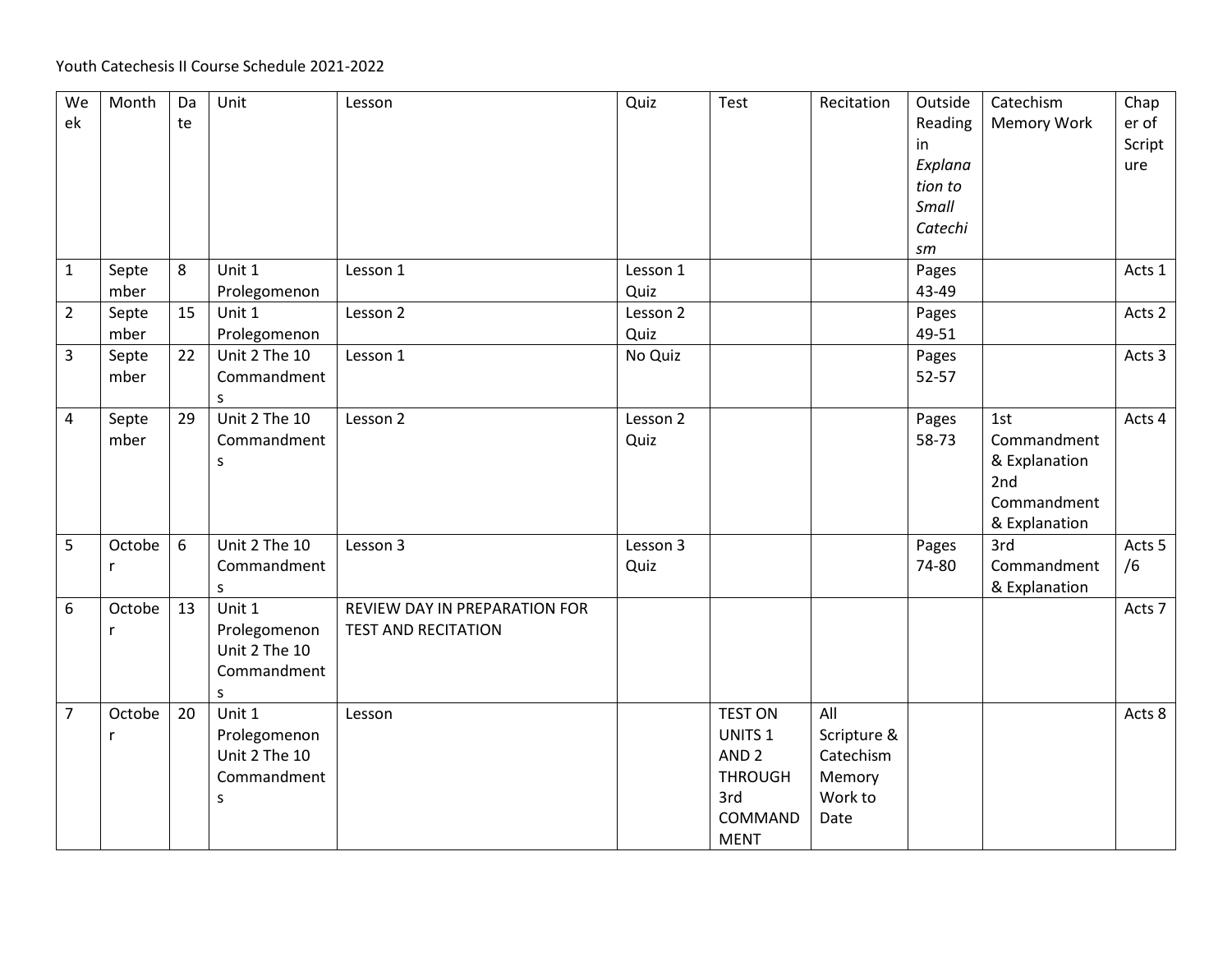| 8  | Octobe | 27          | Unit 2 The 10       | Lesson 4 | Lesson 4 |  | Pages   | 4th           | Acts 9 |
|----|--------|-------------|---------------------|----------|----------|--|---------|---------------|--------|
|    | r      |             | Commandment         |          | Quiz     |  | 81-92   | Commandment   |        |
|    |        |             | S                   |          |          |  |         | & Explanation |        |
|    |        |             |                     |          |          |  |         | 5th           |        |
|    |        |             |                     |          |          |  |         | Commandment   |        |
|    |        |             |                     |          |          |  |         | & Explanation |        |
| 9  | Novem  | 3           | Unit 2 The 10       | Lesson 5 | Lesson 5 |  | Pages   | 6th           | Acts   |
|    | ber    |             | Commandment         |          | Quiz     |  | 93-109  | Commandment   | 10     |
|    |        |             | S                   |          |          |  |         | & Explanation |        |
|    |        |             |                     |          |          |  |         | 7th           |        |
|    |        |             |                     |          |          |  |         | Commandment   |        |
|    |        |             |                     |          |          |  |         | & Explanation |        |
| 10 | Novem  | 10          | Unit 2 The 10       | Lesson 6 | Lesson 6 |  | Pages   | 8th           | Acts   |
|    | ber    |             | Commandment         |          | Quiz     |  | 110-114 | Commandment   | 11     |
|    |        |             | s                   |          |          |  |         | & Explanation |        |
| 11 | Novem  | 17          | Unit 2 The 10       | Lesson 7 | Lesson 7 |  | Pages   | 9th           | Acts   |
|    | ber    |             | Commandment         |          | Quiz A   |  | 115-119 | Commandment   | 12     |
|    |        |             | s                   |          |          |  |         | & Explanation |        |
| 12 | Novem  | 24          | NO CLASS--          |          |          |  |         |               |        |
|    | ber    |             | <b>THANKSGIVING</b> |          |          |  |         |               |        |
|    |        |             | <b>TIME OFF</b>     |          |          |  |         |               |        |
| 13 | Decem  | $\mathbf 1$ | Unit 2 The 10       | Lesson 7 | Lesson 7 |  |         | 10th          | Acts   |
|    | ber    |             | Commandment         |          | Quiz B   |  |         | Commandment   | 13     |
|    |        |             | S                   |          |          |  |         | & Explanation |        |
| 14 | Decem  | 8           | Unit 2 The 10       | Lesson 8 | Lesson 8 |  | Pages   | Conclusion to | Acts   |
|    | ber    |             | Commandment         |          | Quiz A   |  | 120-127 | the 10        | 14     |
|    |        |             | S.                  |          |          |  |         | Commandments  |        |
| 15 | Decem  | 15          | NO CLASS--          |          |          |  |         |               |        |
|    | ber    |             | <b>CHILDREN'S</b>   |          |          |  |         |               |        |
|    |        |             | <b>CHRISTMAS</b>    |          |          |  |         |               |        |
|    |        |             | PROGRAM             |          |          |  |         |               |        |
| 16 | Decem  | 22          | NO CLASS--          |          |          |  |         |               |        |
|    | ber    |             | <b>CHRISTMAS</b>    |          |          |  |         |               |        |
|    |        |             | <b>WEEK</b>         |          |          |  |         |               |        |
| 17 | Januar | 5           | Unit 2 The 10       | Lesson 8 | Lesson 8 |  |         | Conclusion to | Acts   |
|    | у      |             | Commandment         |          | Quiz B   |  |         | the 10        | 15     |
|    |        |             | S                   |          |          |  |         | Commandments  |        |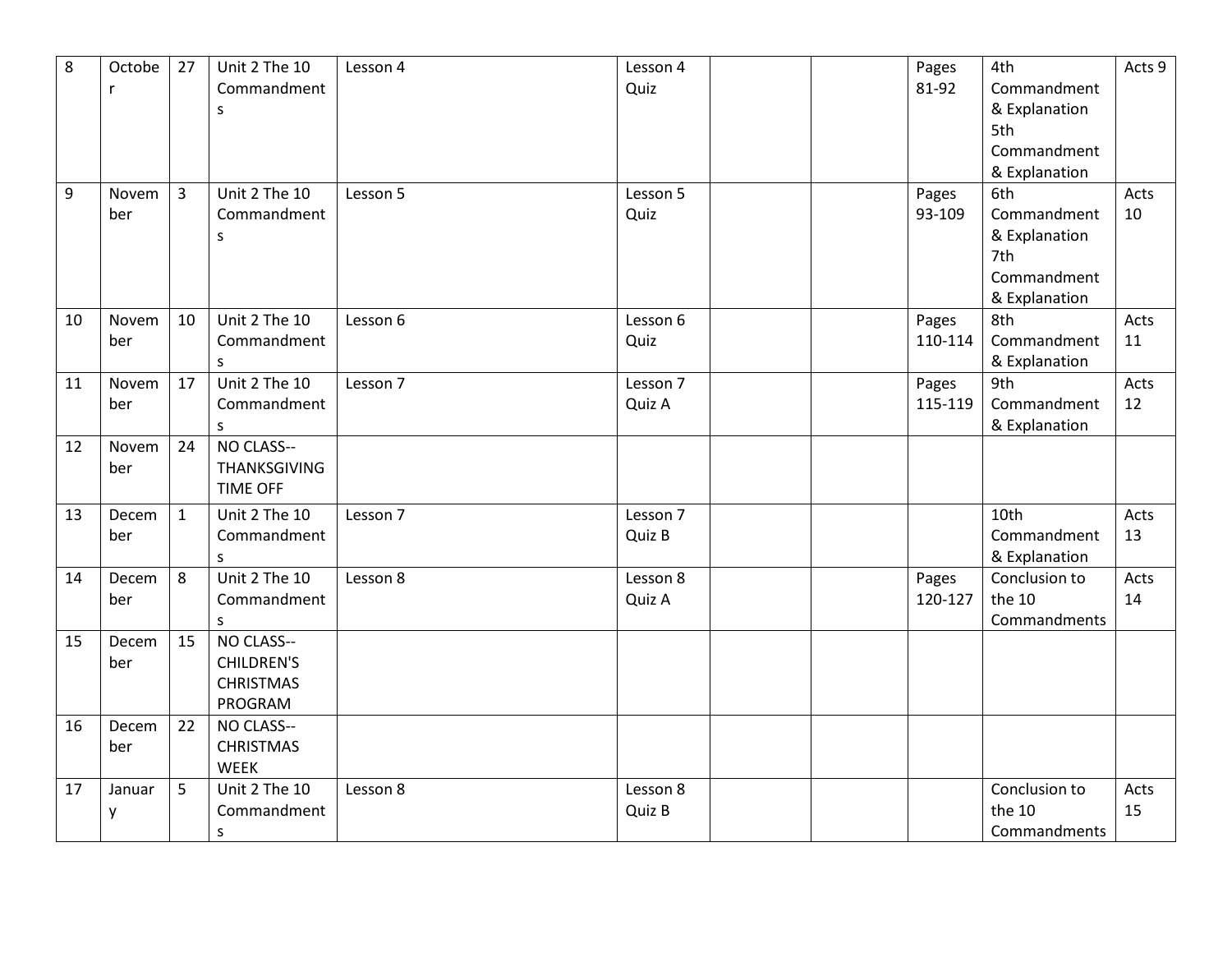| 18 | Januar<br>у  | 12             | Unit 2 The 10<br>Commandment<br>S              | REVIEW DAY IN PREPARATION FOR<br><b>TEST AND RECITATION</b> |                  |                                                                                                           |                                                                                                 |                  |                                                                               | Acts<br>16 |
|----|--------------|----------------|------------------------------------------------|-------------------------------------------------------------|------------------|-----------------------------------------------------------------------------------------------------------|-------------------------------------------------------------------------------------------------|------------------|-------------------------------------------------------------------------------|------------|
| 19 | Januar<br>у  | 19             | Unit 2 The 10<br>Commandment<br>S              |                                                             |                  | <b>TEST ON</b><br>UNIT 2 4th<br>COMMAND<br><b>MENT</b><br><b>THROUGH</b><br><b>CONCLUSIO</b><br>${\sf N}$ | All<br>Scripture<br>Since Last<br>Recitation<br>Catechism:<br><b>The 10</b><br>Command<br>ments |                  |                                                                               |            |
| 20 | Januar<br>у  | 26             | Unit 3 The<br>Creed                            | Lesson 1                                                    | Lesson 1<br>Quiz |                                                                                                           |                                                                                                 | Pages<br>128-132 | 1st Article &<br>Explanation<br>through "and<br>still takes care<br>of them." | Acts<br>17 |
| 21 | Februa<br>ry | $\overline{2}$ | Unit 3 The<br>Creed                            | Lesson 2                                                    | Lesson 2<br>Quiz |                                                                                                           |                                                                                                 | Pages<br>133-145 | 1st Article &<br>Explanation<br>through "this<br>body and life."              | Acts<br>18 |
| 22 | Februa<br>ry | $\overline{4}$ | Youth<br>Catechesis<br>Retreat--5:30-<br>12:00 |                                                             |                  |                                                                                                           |                                                                                                 |                  |                                                                               |            |
| 23 | Februa<br>ry | 9              | Unit 3 The<br>Creed                            | Lesson 3                                                    | Lesson 3<br>Quiz |                                                                                                           |                                                                                                 | Pages<br>146-163 | 1st Article &<br>Explanation<br>through end                                   | Acts<br>19 |
| 24 | Februa<br>ry | 16             | Unit 3 The<br>Creed                            | Lesson 4                                                    | Lesson 4<br>Quiz |                                                                                                           |                                                                                                 | Pages<br>164-175 | 2nd Article                                                                   | Acts<br>20 |
| 25 | Februa<br>ry | 23             | Unit 3 The<br>Creed                            | Lesson 5                                                    | Lesson 5<br>Quiz |                                                                                                           |                                                                                                 | Pages<br>176-187 | 2nd Article &<br>Explanation<br>through "the<br>power of the<br>devil"        | Acts<br>21 |
| 26 | March        | $\overline{2}$ | NO CLASS--ASH<br>WEDNESDAY                     |                                                             |                  |                                                                                                           |                                                                                                 |                  |                                                                               |            |
| 27 | March        | 9              | Unit 3 The<br>Creed                            | Lesson 6                                                    | Lesson 6<br>Quiz |                                                                                                           |                                                                                                 | Pages<br>188-194 | 2nd Article &<br>Explanation<br>through end                                   | Acts<br>22 |